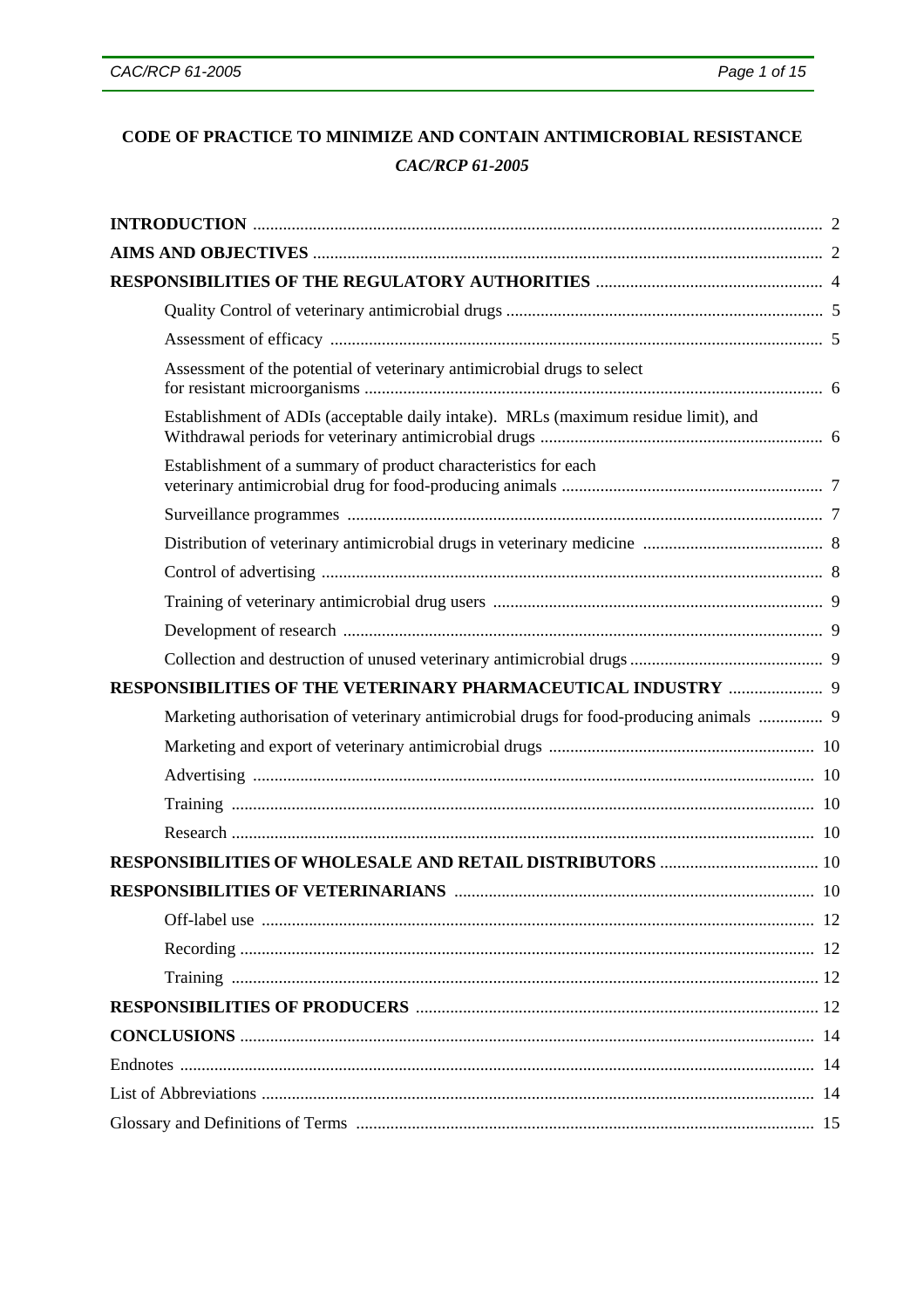#### **INTRODUCTION**

1. This document provides additional guidance for the responsible and prudent use of antimicrobials in food-producing animals, and should be read in conjunction with the Recommended International Code of Practice for Control of the Use of Veterinary Drugs CAC/RCP 38-1993. Its objectives are to minimize the potential adverse impact on public health resulting from the use of antimicrobial agents in food-producing animals, in particular the development of antimicrobial resistance. It is also important to provide for the safe and effective use of veterinary antimicrobial drugs in veterinary medicine by maintaining their efficacy. This document defines the respective responsibilities of authorities and groups involved in the authorization, production, control, distribution and use of veterinary antimicrobials such as the national regulatory authorities, the veterinary pharmaceutical industry, veterinarians, distributors and producers of food-producing animals.

2. The marketing authorization procedure has a significant role in establishing the basis for prudent use of veterinary antimicrobial drugs in food-producing animals through clear label indications, directions and warning statements.

3. A number of codes of practice relating to the use of veterinary antimicrobial drugs and the conditions thereof have been developed by different organisations. These codes were taken into consideration and some elements were included in the elaboration of this Code of Practice to Minimize and Contain Antimicrobial Resistance.

4. In keeping with the Codex mission, this Code focuses on antimicrobial use in food–producing animals. It is recognized that antimicrobial resistance is also an ecological problem and that management of antimicrobial resistance may require addressing the persistence of resistant microorganisms in the environment. Although this issue is most relevant for CCRVDF with respect to food-producing animals, the same principles apply to companion animals, which also harbor resistant microorganisms.

## **AIMS AND OBJECTIVES**

5. It is imperative that all who are involved in the authorisation, manufacture, sale and supply, prescription and use of antimicrobials in food-producing animals act legally, responsibly and with the utmost care in order to limit the spread of resistant microorganisms among animals so as to protect the health of consumers.

6. Antimicrobial drugs are powerful tools for the management of infectious diseases in animals and humans. This Code and existing guidelines for the responsible use of antimicrobial drugs in foodproducing animals include recommendations intended to prevent or reduce the selection of antimicrobial resistant microorganisms in animals and humans in order to:

- Protect consumer health by ensuring the safety of food of animal origin intended for human consumption.
- Prevent or reduce as far as possible the direct and indirect transfer of resistant microorganisms or resistance determinants within animal populations and from foodproducing animals to humans.
- Prevent the contamination of animal derived food with antimicrobial residues which exceed the established MRL.
- Comply with the ethical obligation and economic need to maintain animal health.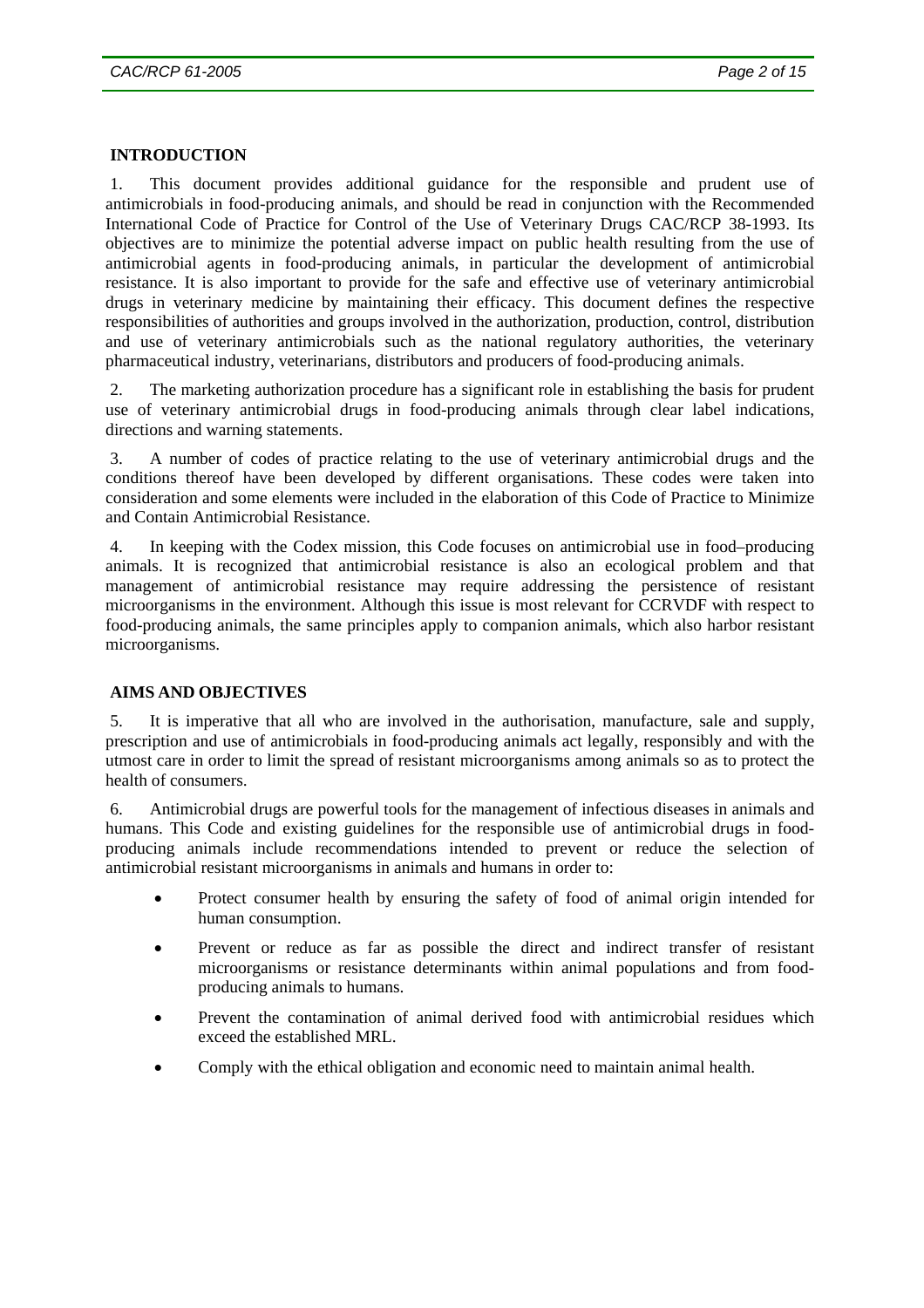7. This Code does not address environmental issues related to antimicrobial resistance from the use of veterinary antimicrobial drugs but it encourages all those involved to consider the ecological aspects when implementing the Code. Efforts should be made to ensure that environmental reservoirs of veterinary antimicrobial drugs, antimicrobial resistant organisms and resistance determinants are kept to a minimum. In particular:

- Regulatory authorities should assess the impact of proposed veterinary antimicrobial drug use on the environment in accordance with national guidelines or recognized international guidelines $<sup>1</sup>$ </sup>
- Research should be conducted on resistant microorganisms in the environment and the magnitude of resistance determinant transfer among microorganisms in the environment.
- 8. The responsible use of veterinary antimicrobial drugs in food-producing animals:
	- is controlled by the veterinary profession or other parties with the required expertise.
	- is part of good veterinary and good animal husbandry practice and takes into consideration disease prevention practices such as the use of vaccination and improvements in husbandry conditions.
	- aims to limit the use of veterinary antimicrobial drugs according to their approved and intended uses, and takes into consideration on-farm sampling and testing of isolates from food-producing animals during their production, where appropriate, and makes adjustments to treatment when problems become evident.
	- should be based on the results of resistance surveillance and monitoring (microbial cultures and antimicrobial sensitivity testing), as well as clinical experience.
	- does not include the use for growth promotion of veterinary antimicrobial drugs that belong to or are able to cause cross resistance to classes of antimicrobial agents used (or submitted for approval) in humans in the absence of a risk analysis. This risk analysis should:
		- be undertaken by the appropriate national regulatory authority;
		- be based on adequate scientific evidence; and.
		- focus on the potential to impact resistance to antimicrobials used in human medicine.
	- is aimed at all the relevant parties, such as:

 1

- regulatory and scientific authorities;
- the veterinary pharmaceutical industry;
- distributors and others handling veterinary antimicrobial drugs;
- veterinarians, pharmacists and producers of food-producing animals.

VICH (2000). Guidelines on Environmental Impact Assessment for Veterinary Medicinal Products, Phase I. http://vich.eudra.org/pdf/2000/Gl06\_st7.pdf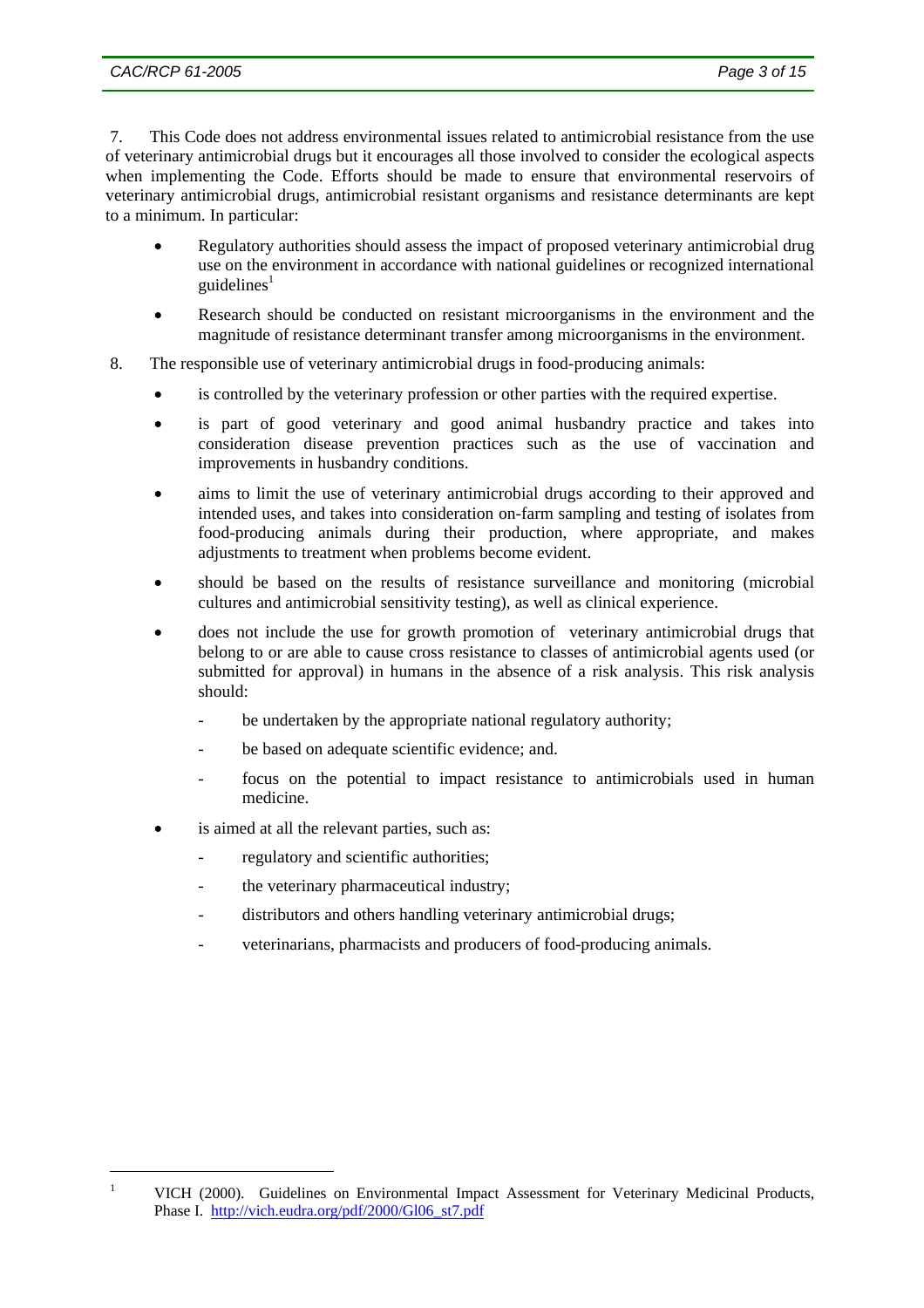## **RESPONSIBILITIES OF THE REGULATORY AUTHORITIES**

9. The national regulatory authorities, which are responsible for granting the marketing authorisation for antimicrobials for use in food-producing animals, have a significant role in specifying the terms of this authorisation and in providing the appropriate information to the veterinarian through product labelling and/or by other means, in support of prudent use of veterinary antimicrobial drugs in food-producing animals. It is the responsibility of regulatory authorities to develop up-to-date guidelines on data requirements for evaluation of veterinary antimicrobial drug applications. National governments in cooperation with animal and public health professionals should adopt a proactive approach to promote prudent use of antimicrobials in food-producing animals as an element of a national strategy for the containment of antimicrobial resistance. Other elements of the national strategy should include good animal husbandry practices, vaccination policies and development of animal health care at the farm level, all of which should contribute to reduce the prevalence of animal disease requiring antimicrobial treatment. Use of veterinary antimicrobial drugs for growth promotion that belong to classes of antimicrobial agents used (or submitted for approval) in humans and animals should be terminated or phased out in the absence of risk-analysis, as described in Paragraph 8.

10. It is the responsibility of the pharmaceutical company or sponsor $2$  to submit the data requested by the regulatory authorities for granting marketing authorisation.

11. The use of antimicrobial agents in food-producing animals requires a marketing authorisation, granted by the competent authorities when the criteria of safety, quality and efficacy are met.

- The examination of dossiers/drug applications should include an assessment of the risks to both animals and humans resulting from the use of antimicrobial agents in foodproducing animals. The evaluation should focus on each individual veterinary antimicrobial drug but take into consideration the class of antimicrobials to which the particular active principle belongs.
- The safety evaluation should include consideration of the potential impact of the proposed use in food-producing animals on human health, including the human health impact of antimicrobial resistance developing in microorganisms found in foodproducing animals and their environment associated with the use of veterinary antimicrobial drugs.

12. If dose ranges or different durations of treatment are indicated, the national authorities should give guidance on the approved product labelling regarding the conditions that will minimize the development of resistance, when this information is available.

13. The relevant authorities should make sure that all the antimicrobial agents used in foodproducing animals are prescribed by a veterinarian or other suitably trained person authorized in accordance with national legislation or used under conditions stipulated in the national legislation. (See OIE Guidelines for Antimicrobial Resistance: Responsible and Prudent Use of Antimicrobial Agents in Veterinary Medicine (Terrestrial Animal Health Code, Appendix 3.9.3)

14. No veterinary antimicrobial drug should be administered to animals unless it has been evaluated and authorized for such use by the relevant authorities or the use is allowed through off-label guidance or legislation. Regulatory authorities should, where possible, expedite the market approval process of new veterinary antimicrobial drug formulations considered to have the potential to make an important contribution in the control of antimicrobial resistance.

15. Countries without the necessary resources to implement an efficient authorisation procedure for veterinary antimicrobial drugs and whose supply of veterinary antimicrobial drugs mostly depends on imports from foreign countries should:

• ensure the efficacy of their administrative controls on the import of these veterinary antimicrobial drugs,

l 2

As defined in the VICH Good Clinical Practice Guideline, http://vich.eudra.org/pdf/2000/Gl09\_st7.pdf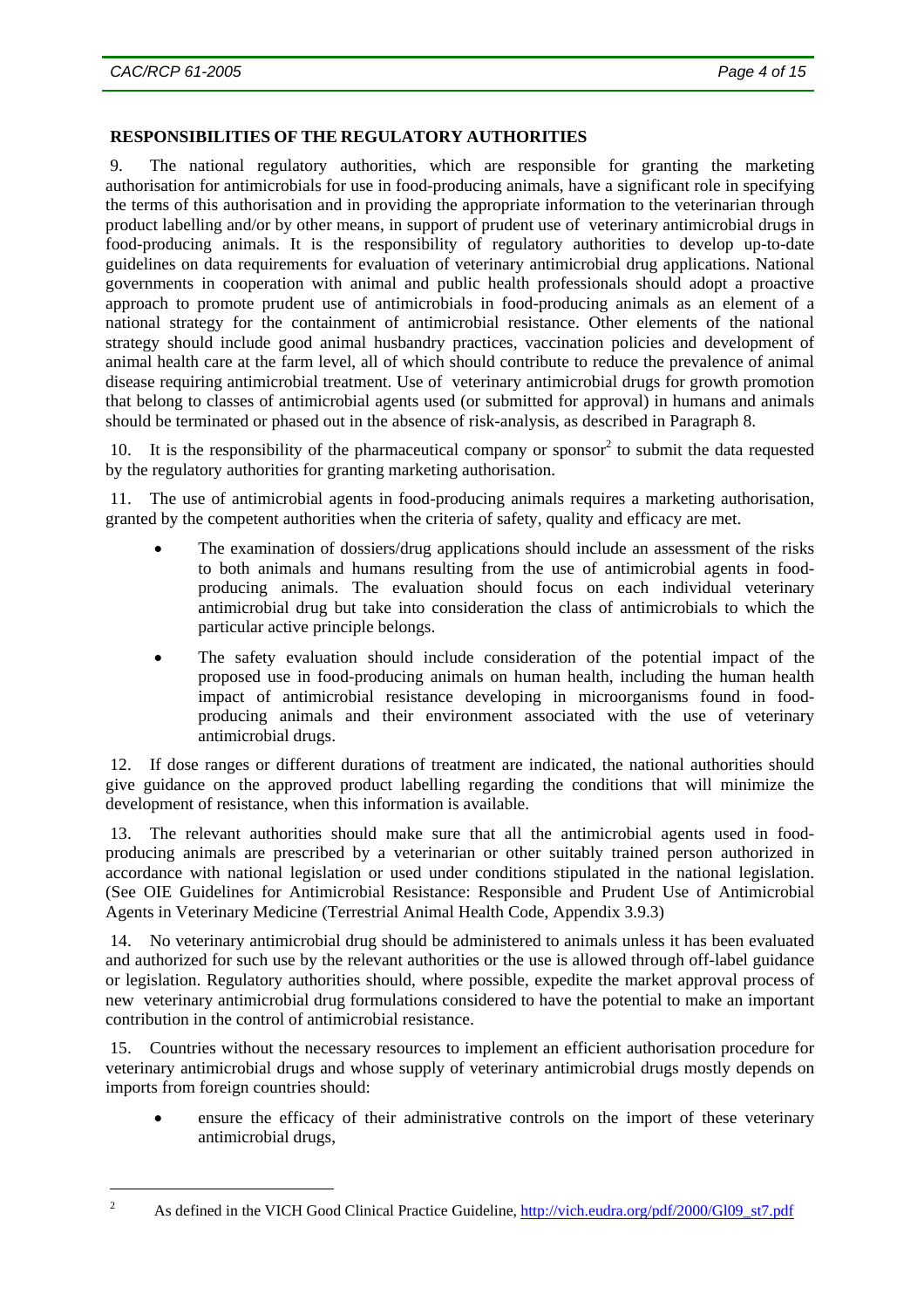- seek information on authorizations valid in other countries, and
- develop the necessary technical cooperation with experienced authorities to check the quality of imported veterinary antimicrobial drugs as well as the validity of the recommended conditions of use. Alternatively, a national authority could delegate a competent institution to provide quality certification of veterinary antimicrobial drugs.

16. All countries should make every effort to actively combat the manufacture, advertisement, trade, distribution and use of illegal and/or counterfeit bulk active pharmaceutical ingredients and products. Regulatory authorities of importing countries could request the pharmaceutical industry to provide quality certificates or, where feasible, certificates of Good Manufacturing Practices prepared by the exporting country's national regulatory authority.

#### **QUALITY CONTROL OF ANTIMICROBIAL AGENTS**

17. Regulatory authorities should ensure that quality controls are carried out in accordance with international guidance and in compliance with the provisions of good manufacturing practices, in particular:

- to ensure that the quality and concentration (stability) of veterinary antimicrobial drugs in the marketed dosage form(s) is maintained and properly stored up to the expiry date, established under the recommended storage conditions.
- to ensure the stability of veterinary antimicrobial drugs when they are mixed with feed or drinking water.
- to ensure that all veterinary antimicrobial drugs are manufactured to the appropriate quality and purity.

#### **ASSESSMENT OF EFFICACY**

18. Preclinical data should be generated to establish an appropriate dosage regimen necessary to ensure the efficacy of the veterinary antimicrobial drug and limit the selection of microbial resistant microorganisms. Such preclinical trials should, where applicable, include pharmacokinetic and pharmacodynamic studies to guide the development of the most appropriate dosage regimen.

19. Important pharmacodynamic information may include:

- mode of action;
- the spectrum of antimicrobial activity of the substance;
- identification of bacterial species that are naturally resistant relevant to the use of the veterinary antimicrobial drugs;
- antimicrobial minimum inhibitory and/or bactericidal concentrations;
- determination of whether the antimicrobial exhibits time or concentration-dependent activity or co-dependency,
- evaluation of activity at the site of infection.
- 20. Important pharmacokinetic information may include:
	- bio-availability according to the route of administration;
	- concentration of the veterinary antimicrobial drug at the site of infection and its distribution in the treated animal;
	- metabolism which may lead to the inactivation of veterinary antimicrobial drugs;
	- excretion routes.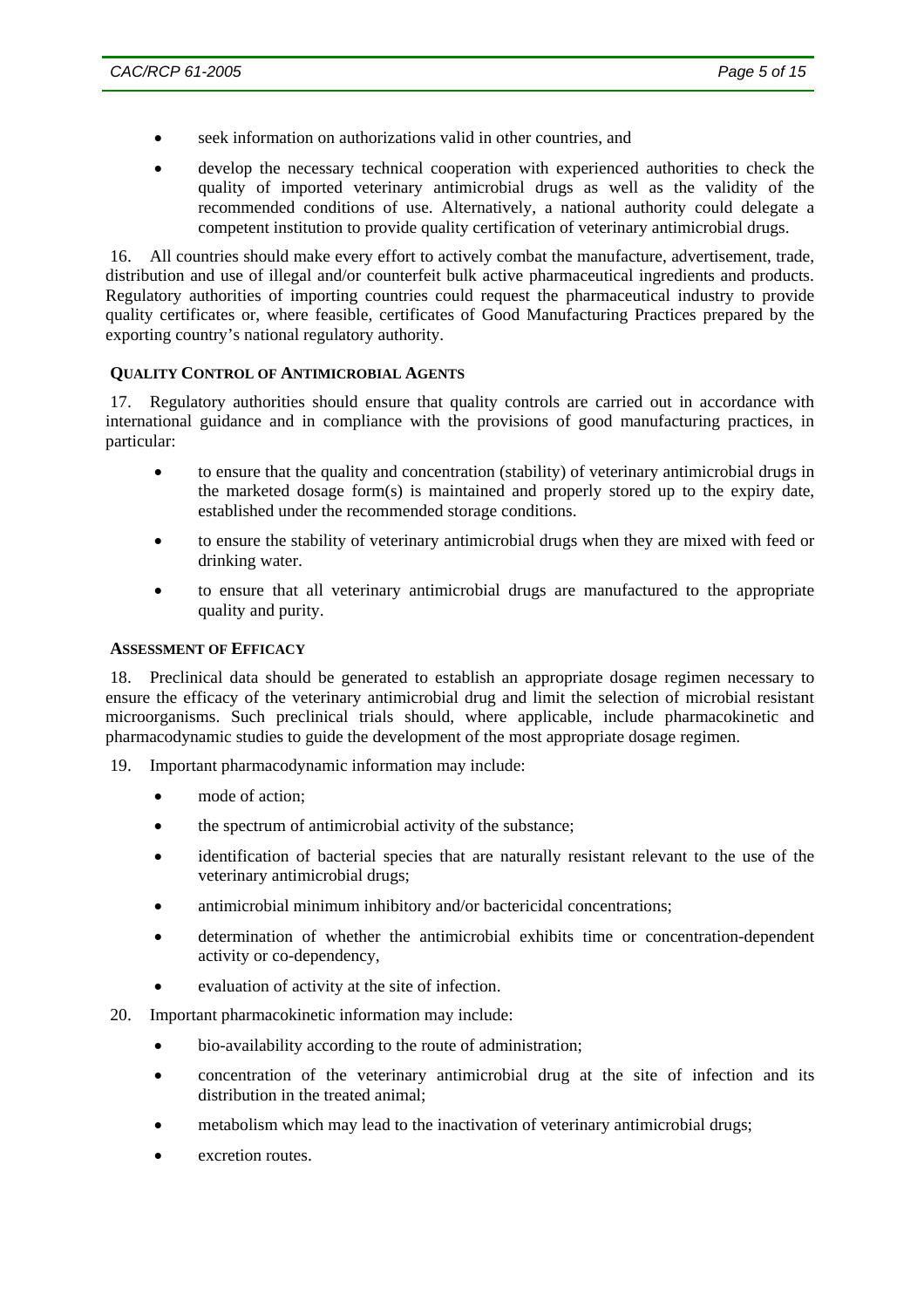21. The use of fixed combinations of veterinary antimicrobial drugs should be justified taking into account:

- pharmacodynamic (additive or synergistic effects towards the target microorganism);
- pharmacokinetics (maintenance of the concentrations of associated antimicrobials responsible for additive or synergistic effects at the site of infection throughout the treatment period).

22. Clinical data should be generated to confirm the validity of the claimed indications and dosage regimens established during the preclinical phase.

- 23. Criteria to be considered include:
	- parameters for qualitatively and quantitatively assessing efficacy;
	- diversity of the clinical cases met when carrying out clinical trials;
	- compliance of the protocols of clinical trials with good clinical practice, such as VICH guidelines<sup>3</sup>;
	- eligibility of the studied clinical cases based on appropriate clinical and microbiological criteria.

#### **ASSESSMENT OF THE POTENTIAL OF VETERINARY ANTIMICROBIAL DRUGS TO SELECT FOR RESISTANT MICROORGANISMS**

24. Where applicable, data from preclinical or clinical trials should be used to evaluate the potential for target microorganisms, foodborne and/or commensal microorganisms to develop or acquire resistance.

25. Appropriate information should be provided to support an adequate assessment of the safety of veterinary antimicrobial drugs being considered for authorisation in food-producing animals. The regulatory authorities should develop criteria for conducting such assessments and interpreting their results. Existing guidelines for antimicrobial resistance risk assessment, such as the OIE Guideline<sup>4</sup> may be used for more comprehensive information. The type of information to be evaluated in these assessments may include, but is not limited to, the following:

- the route and level of human exposure to food-borne or other resistant microorganisms;
- the degree of cross resistance within the class of antimicrobials and between classes of antimicrobials;
- the pre-existing level of resistance, if available, in pathogens causing gastrointestinal infections in humans (baseline determination);
- the concentration of active compound in the gut of the animal at the defined dosage level.

#### **ESTABLISHMENT OF ADIS (ACCEPTABLE DAILY INTAKE), MRLS (MAXIMUM RESIDUE LIMIT), AND WITHDRAWAL PERIODS FOR VETERINARY ANTIMICROBIAL DRUGS**

26. When setting ADIs and MRLs for veterinary antimicrobial drugs, the safety evaluation is carried out in accordance with international guidelines and should include the determination of microbiological effects (e.g., the potential biological effects on the human intestinal flora) as well as toxicological and pharmacological effects.

<sup>3</sup> VICH Good Clinical Practice Guideline,  $\frac{http://vich.eudra.org/pdf/2000/G109_st7.pdf}{4}$ 

Antimicrobial resistance: risk analysis methodology for the potential impact on public health of antimicrobial resistant bacteria of animal origin, http://www.oie.int/eng/publicat/rt/2003a\_r20314.htm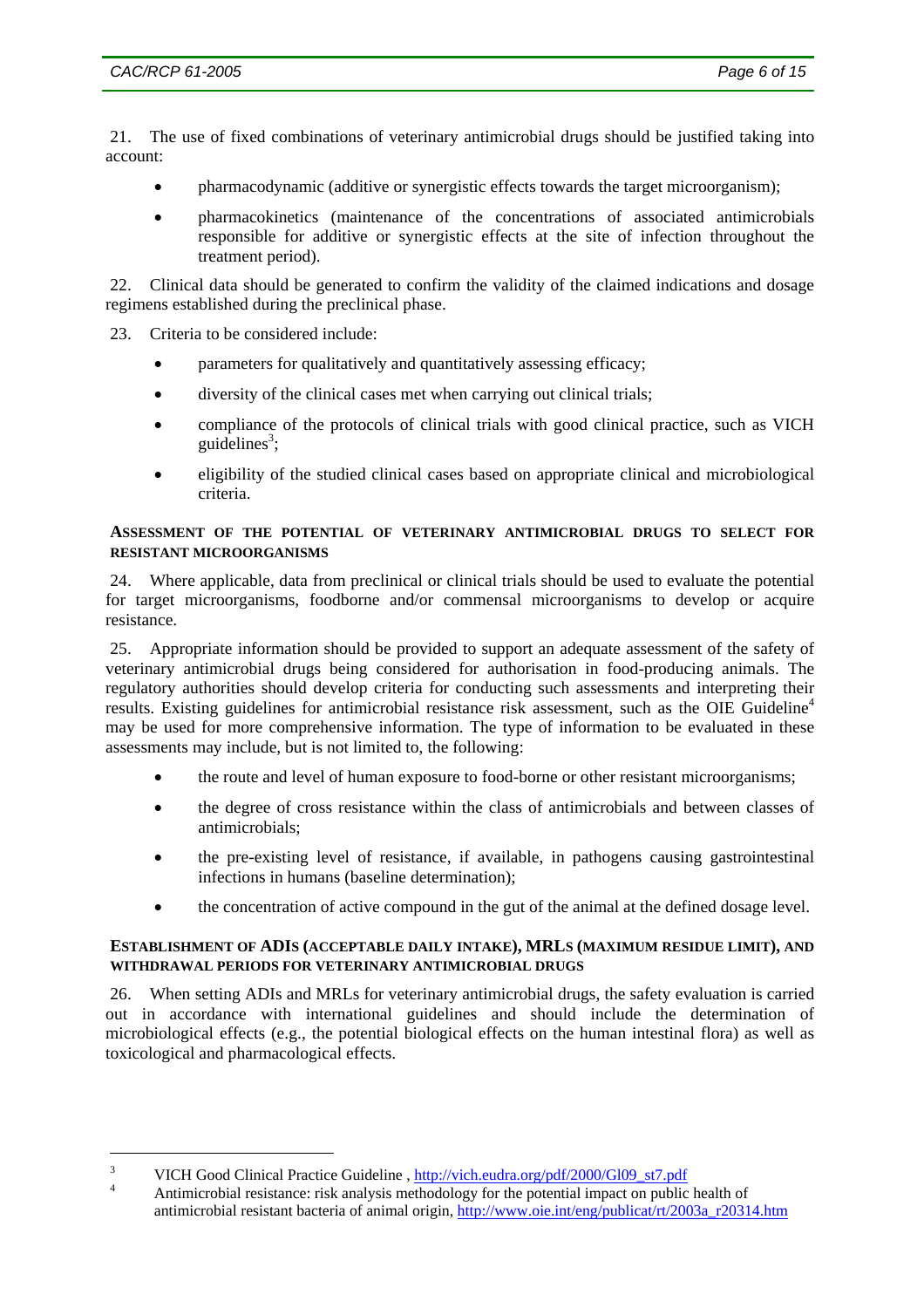27. An acceptable daily intake (ADI) and a maximum residue limit (MRL) for appropriate food stuffs (i.e., meat, milk, eggs, fish and honey) should be established for each antimicrobial agent. MRLs are necessary in order that officially recognised control laboratories can monitor that the veterinary antimicrobial drugs are being used as approved. Withdrawal periods should be established for each veterinary antimicrobial drug, which make it possible to produce food in compliance with the MRLs.

28. Withdrawal periods have to be established for each veterinary antimicrobial drug by taking into account:

- the MRLs established for the considered veterinary antimicrobial drug;
- the pharmaceutical form;
- the target animal species;
- the dosage regimen and the duration of treatment;
- the route of administration.

### **ESTABLISHMENT OF A SUMMARY OF PRODUCT CHARACTERISTICS FOR EACH VETERINARY ANTIMICROBIAL DRUG FOR FOOD-PRODUCING ANIMALS**

29. The summary of product characteristics contains the information necessary for the appropriate use of veterinary antimicrobial drugs. It constitutes, for each veterinary antimicrobial drug, the official reference of the content of its labelling and package insert. This summary contains the following items:

- pharmacological properties;
- target animal species;
- indications:
- target microorganisms;
- dosage and administration route;
- withdrawal periods;
- incompatibilities;
- shelf-life;
- operator safety;
- particular precautions before use;
- instructions for the return or proper disposal of un-used or out-of-date products;
- any information on conditions of use relevant to the potential for selection of resistance should be included, for the purpose of guidance on prudent use;
- class and active ingredient of the veterinary antimicrobial drug.

#### **SURVEILLANCE PROGRAMMES**

30. The relevant authorities should develop a structured approach to the investigation and reporting of the incidence and prevalence of antimicrobial resistance. For the purposes of this Code, priority should be given to the evaluation of antimicrobial resistance in foodborne microorganisms.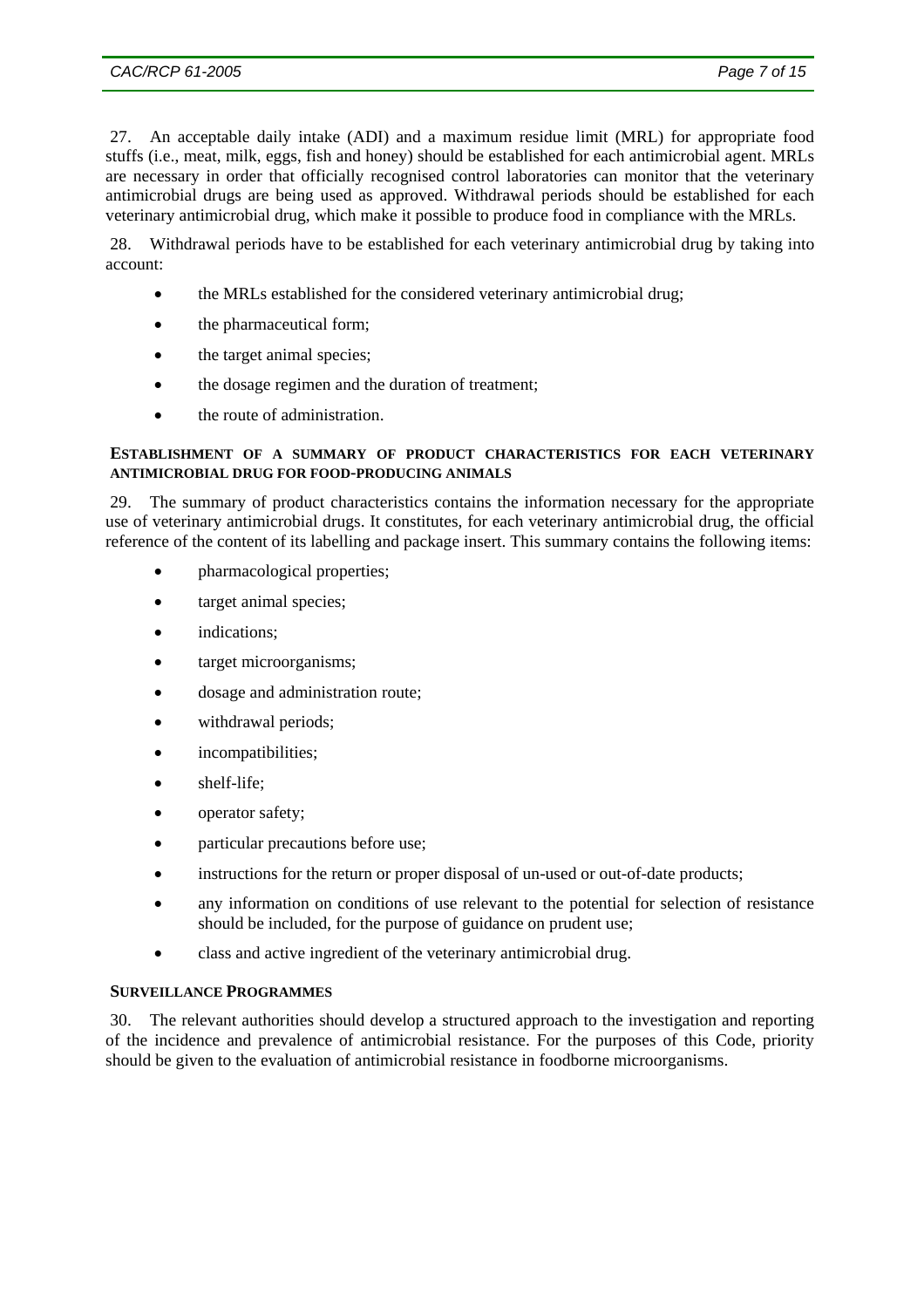For reasons of efficiency, the methods used to establish such programmes (laboratory techniques, sampling, choice of veterinary antimicrobial drug(s) and microorganism(s)) should be harmonized as much as possible at the international level (e.g. OIE documents on "Harmonisation of National Antimicrobial Resistance Monitoring and Surveillance Programmes in Animals and Animal Derived Food" http://www.oie.int/eng/publicat/rt/2003/a\_r20318.htm and "Standardisation and Harmonisation of Laboratory Methodologies Used for the Detection and Quantification of Antimicrobial Resistance" http://www.oie.int/eng/publicat/rt/2003/a\_r20317.htm).

31. Preferably, epidemiological surveillance of antimicrobial resistance should be accompanied by data on the amounts of veterinary antimicrobial drugs used by veterinarians and other authorized users in food-producing animals. These data could be collected using one or more of the following sources:

- production data from manufacturers;
- importers and exporters;
- if possible, data on intended and actual usage from manufacturers, wholesale and retail distributors including feed mills, and veterinary prescription records;
- surveys of veterinarians, farmers and producers of food-producing animals.

32. Regulatory authorities should have in place a pharmacovigilance programme for the monitoring and reporting of adverse reactions to veterinary antimicrobial drugs, including lack of the expected efficacy related to microbial resistance. The information collected through the pharmacovigilance programme should form part of the comprehensive strategy to minimize microbial resistance.

33. In cases, where the assessment of data collected from pharmacovigilance and from other postauthorization surveillance including, if available, targeted surveillance of antimicrobial resistance, suggests that the conditions of use of the given veterinary antimicrobial drug should be reviewed, regulatory authorities shall endeavour to achieve this re-evaluation.

## **DISTRIBUTION OF VETERINARY ANTIMICROBIAL DRUGS IN VETERINARY MEDICINE**

34. The relevant authorities should make sure that all veterinary antimicrobial drugs used in foodproducing animals are, to the extent possible:

- prescribed by a veterinarian or other suitably trained person authorized in accordance with national legislation or used under conditions stipulated in the national legislation;
- supplied only through licensed/authorized distribution systems;
- administered to animals by a veterinarian or, under the supervision of a veterinarian or other suitably trained person authorized in accordance with national legislation; and that
- proper records are kept of their administration (see Paragraph 58, Responsibilities of Veterinarians: Recording section).

## **CONTROL OF ADVERTISING**

35. Advertising of veterinary antimicrobial drugs should be done in a manner consistent with prudent use guidelines and any other specific regulatory recommendation for the product.

All advertising of veterinary antimicrobial drugs should be controlled by the relevant authorities.

- The authorities should ensure that advertising of veterinary antimicrobial drugs:
	- complies with the marketing authorisation granted, in particular with the content of the summary of product characteristics; and
	- complies with each country's national legislation.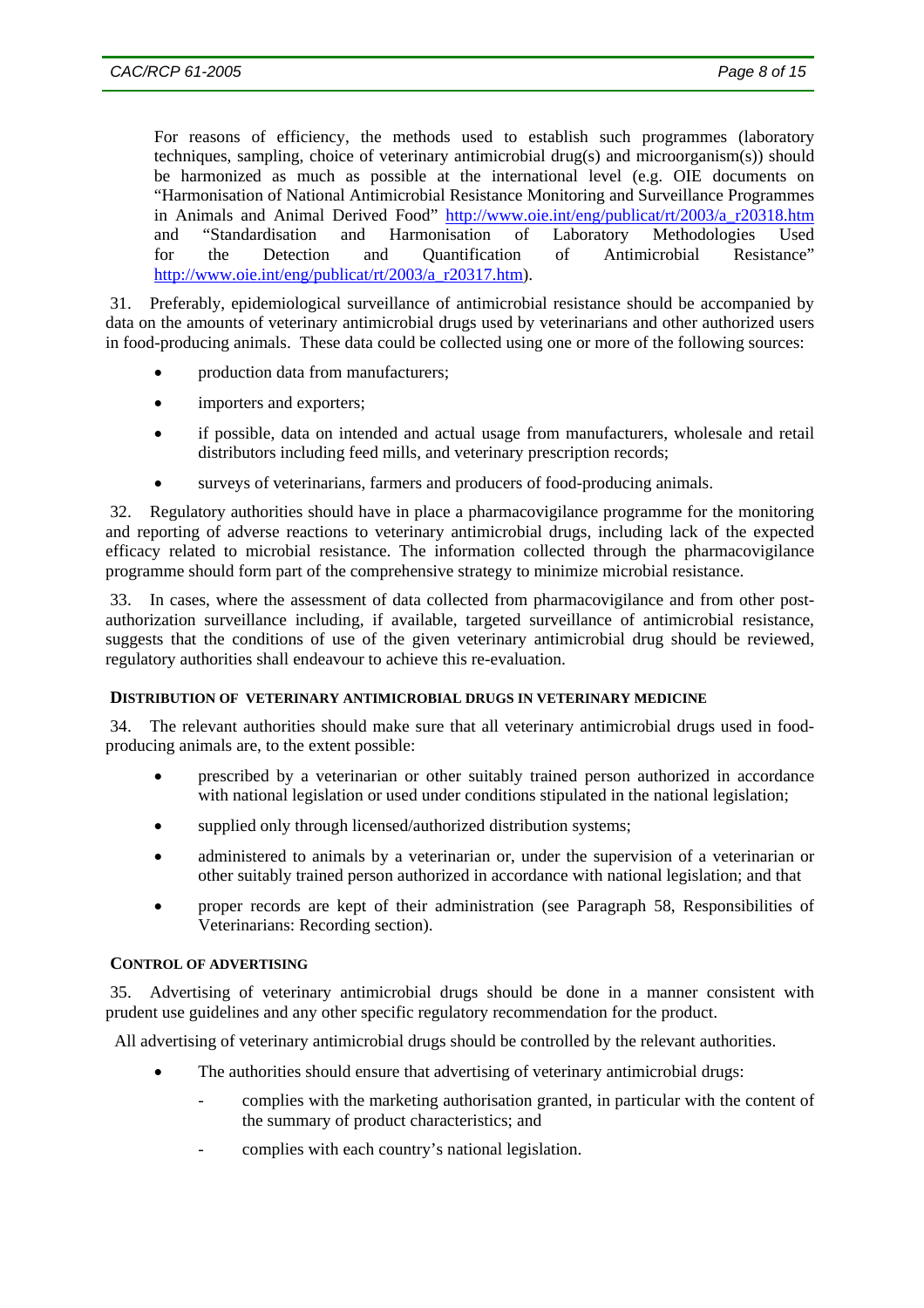#### **TRAINING OF USERS OF VETERINARY ANTIMICROBIAL DRUGS**

36. Training should be undertaken to assure the safety to the consumer of animal derived food and therefore the protection of public health. Training should involve all the relevant professional organisations, regulatory authorities, the pharmaceutical industry, veterinary schools, research institutes, professional associations and other approved users such as farmers and producers of food animals and should focus on:

- information on disease prevention and management strategies to reduce the need to use veterinary antimicrobial drugs;
- relevant pharmacokinetic and pharmacodynamic information to enable the veterinarian to use veterinary antimicrobial drugs prudently;
- the ability of veterinary antimicrobial drugs to select for resistant microorganisms in food- producing animals that may contribute to animal or human health problems; and
- the need to observe responsible use recommendations and using veterinary antimicrobial drugs in animal husbandry in agreement with the provisions of the marketing authorisations and veterinary advice.

#### **DEVELOPMENT OF RESEARCH**

37. The relevant authorities should encourage public and private research to:

- improve the knowledge about the mechanisms of action of antimicrobials in order to optimise the dosage regimens and their efficacy;
- improve the knowledge about the mechanisms of selection, emergence and dissemination of resistance determinants;
- develop practical models for applying the concept of risk analysis to assess the public health concern precipitated by the development of resistance;
- further develop protocols to predict, during the authorisation process, the impact of the proposed use of the veterinary antimicrobial drugs on the rate and extent of resistance development; and
- develop and encourage alternative methods to prevent infectious diseases.

#### **COLLECTION AND DESTRUCTION OF UNUSED VETERINARY ANTIMICROBIAL DRUGS**

38. The relevant authorities should develop effective procedures for the safe collection and destruction of unused or out-of-date veterinary antimicrobial drugs.

#### **RESPONSIBILITIES OF THE VETERINARY PHARMACEUTICAL INDUSTRY**

#### **MARKETING AUTHORISATION OF VETERINARY ANTIMICROBIAL DRUGS FOR FOOD-PRODUCING ANIMALS**

- 39. It is the responsibility of the veterinary pharmaceutical industry:
	- to supply all of the information requested by the national regulatory authority in order to establish objectively the quality, safety and efficacy of veterinary antimicrobial drugs; and
	- to ensure the quality of this information on the basis of the implementation of procedures, tests and trials in compliance with the provisions of good manufacturing, good laboratory and good clinical practices.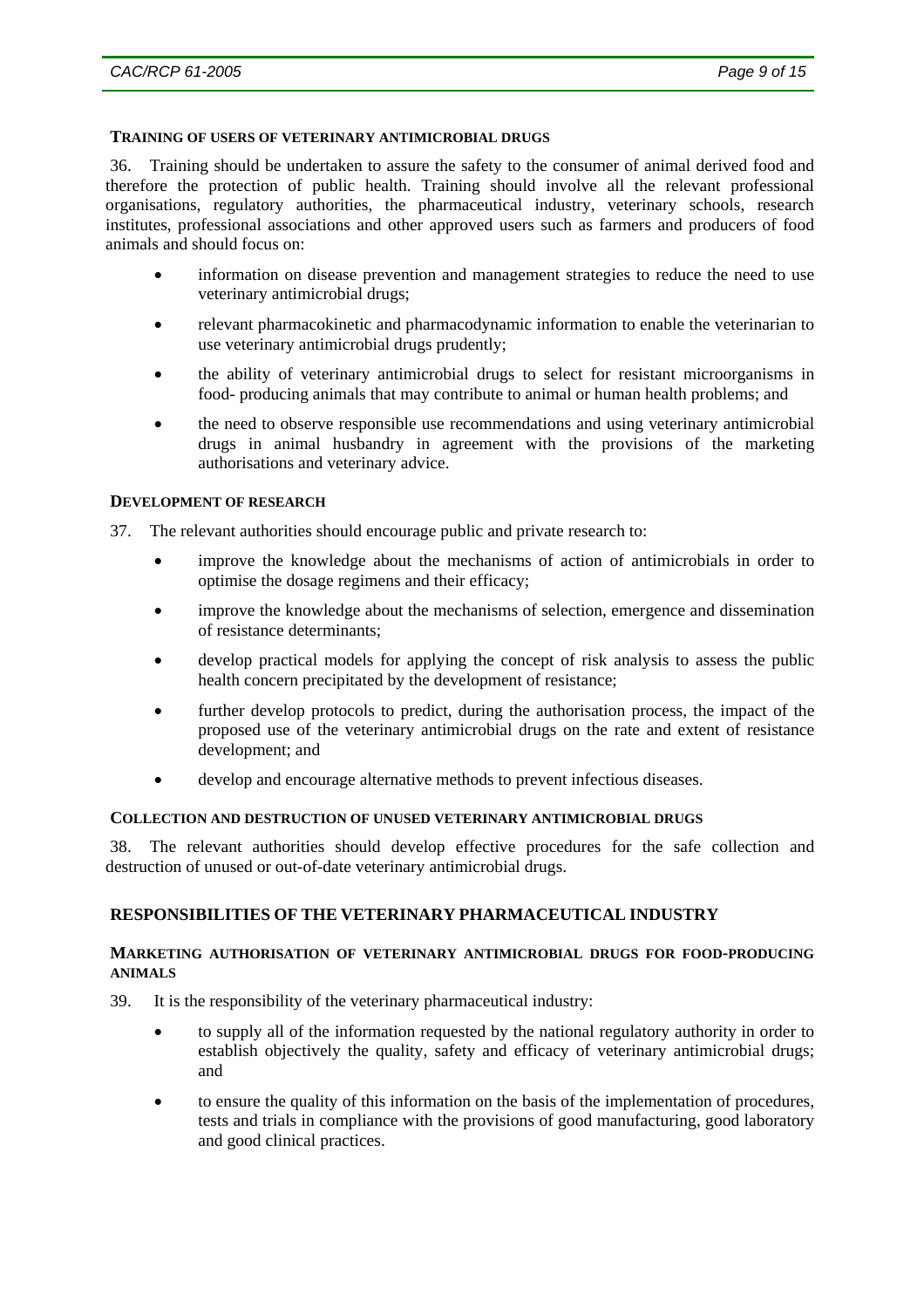#### **MARKETING AND EXPORT OF VETERINARY ANTIMICROBIAL DRUGS**

40. Only officially licensed/authorized veterinary antimicrobial drugs should be marketed, and then only through approved distribution systems.

- Only veterinary antimicrobial drugs meeting the quality standards of the importing country should be exported from a country in which the products were produced;
- The information necessary to evaluate the amount of veterinary antimicrobial drugs marketed should be provided to the national regulatory authority.

#### **ADVERTISING**

41. It is the responsibility of the veterinary pharmaceutical industry to advertise veterinary antimicrobial drugs in accordance with the provisions of Paragraph 35 on the Responsibilities of the Regulatory Authorities, Control of Advertising and to not inappropriately advertise antimicrobials directly to the food animal producer.

## **TRAINING**

42. It is the responsibility of the veterinary pharmaceutical industry to participate in the training of users of veterinary antimicrobial drugs as defined in Paragraph 36.

## **RESEARCH**

43. It is the responsibility of the veterinary pharmaceutical industry to contribute to the development of research as defined in Paragraph 37.

#### **RESPONSIBILITIES OF WHOLESALE AND RETAIL DISTRIBUTORS**

44. Retailers distributing veterinary antimicrobial drugs should only do so on the prescription of a veterinarian or other suitably trained person authorized in accordance with national legislation and all products should be appropriately labelled.

45. Distributors should encourage compliance with the national guidelines on the responsible use of veterinary antimicrobial drugs and should keep detailed records of all antimicrobials supplied according to the national regulations including:

- date of supply
- name of prescribing veterinarian
- name of user
- name of medicinal product
- batch number
- quantity supplied

46. Distributors should participate in the training of users of veterinary antimicrobial drugs as defined in Paragraph 36.

# **RESPONSIBILITIES OF VETERINARIANS <sup>5</sup>**

47. The veterinarian is responsible for identifying recurrent disease problems and developing alternative strategies to prevent or treat infectious disease. These may include changes in husbandry conditions and vaccination programs where vaccines are available.

 5

Under some circumstances, this may refer to a suitably trained person authorized in accordance with national legislation.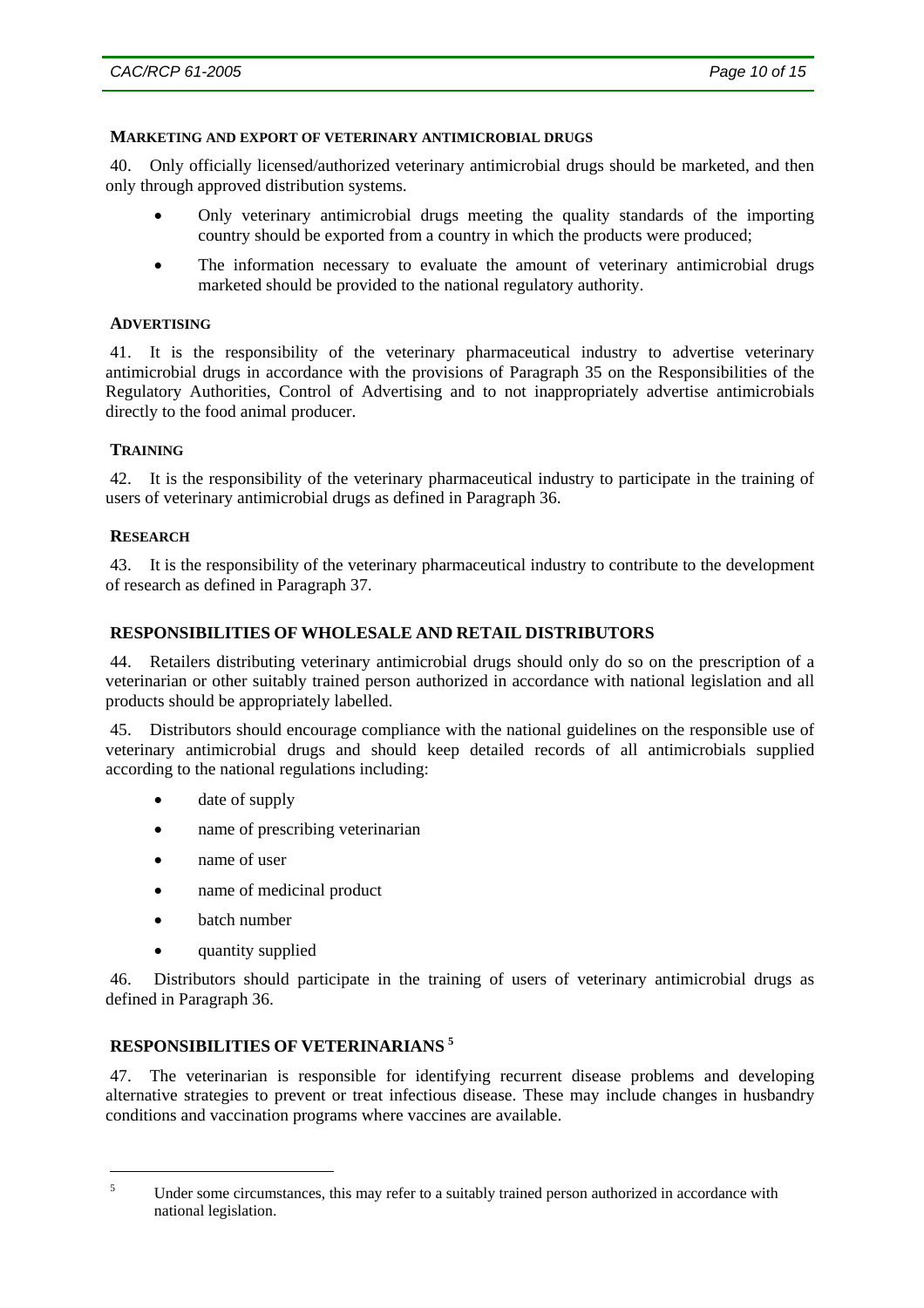48. Veterinary antimicrobial drugs should only be prescribed for animals under his/her care, which means that:

- the veterinarian has been given responsibility for the health of the animal or herd/flock by the producer or the producer's agent;
- that responsibility is real and not merely nominal;
- that the animal(s) or herd/flock have been seen immediately before the prescription and supply, or
- recently enough for the veterinarian to have personal knowledge of the condition of the  $\text{animal(s)}$  or current health status of the herd or flock to make a diagnosis and prescribe; and
- the veterinarian should maintain clinical records of the animal(s) or the herd/flock.

49. It is recommended that veterinary professional organizations develop for their members speciesspecific clinical practice guidelines on the responsible use of veterinary antimicrobial drugs.

50. Veterinary antimicrobial drugs should only be used when necessary and in an appropriate manner:

- A prescription for veterinary antimicrobial drugs must precisely indicate the treatment regimen, the dose, the dosage intervals, the duration of the treatment, the withdrawal period and the amount of antimicrobial to be delivered depending on the dosage, the number, and the weight of the animals to be treated;
- All veterinary antimicrobial drugs should be prescribed and used according to the conditions stipulated in the national legislation.

51. The appropriate use of veterinary antimicrobial drugs in practice is a clinical decision which should be based on the experience and local expertise of the prescribing veterinarian, and the accurate diagnosis, based on adequate diagnostic procedures. There will be occasions when a group of animals, which may have been exposed to pathogens, may need to be treated without recourse to an accurate diagnosis and antimicrobial susceptibility testing in order to prevent the development of clinical disease and for reasons of animal welfare.

52. Determination of the choice of a veterinary antimicrobial drug by:

- The expected efficacy of the treatment based on:
	- the clinical experience of the veterinarian;
	- the spectrum of the antimicrobial activity towards the pathogens involved;
	- the epidemiological history of the rearing unit particularly in regards to the antimicrobial resistance profiles of the pathogens involved. Ideally, the antimicrobial profiles should be established before the commencement of treatment. Should a first antimicrobial treatment fail or should the disease recur, the use of a second veterinary antimicrobial drug should be based on the results of microbiological tests;
	- the appropriate route of administration;
	- results of initial treatment:
	- known pharmacokinetics/tissue distribution to ensure that the selected veterinary antimicrobial drug is active at the site of infection;
	- prognosis.
- The need to minimize the adverse health impact from the development of microbial resistance based on:
	- the choice of the activity spectrum of the veterinary antimicrobial drug;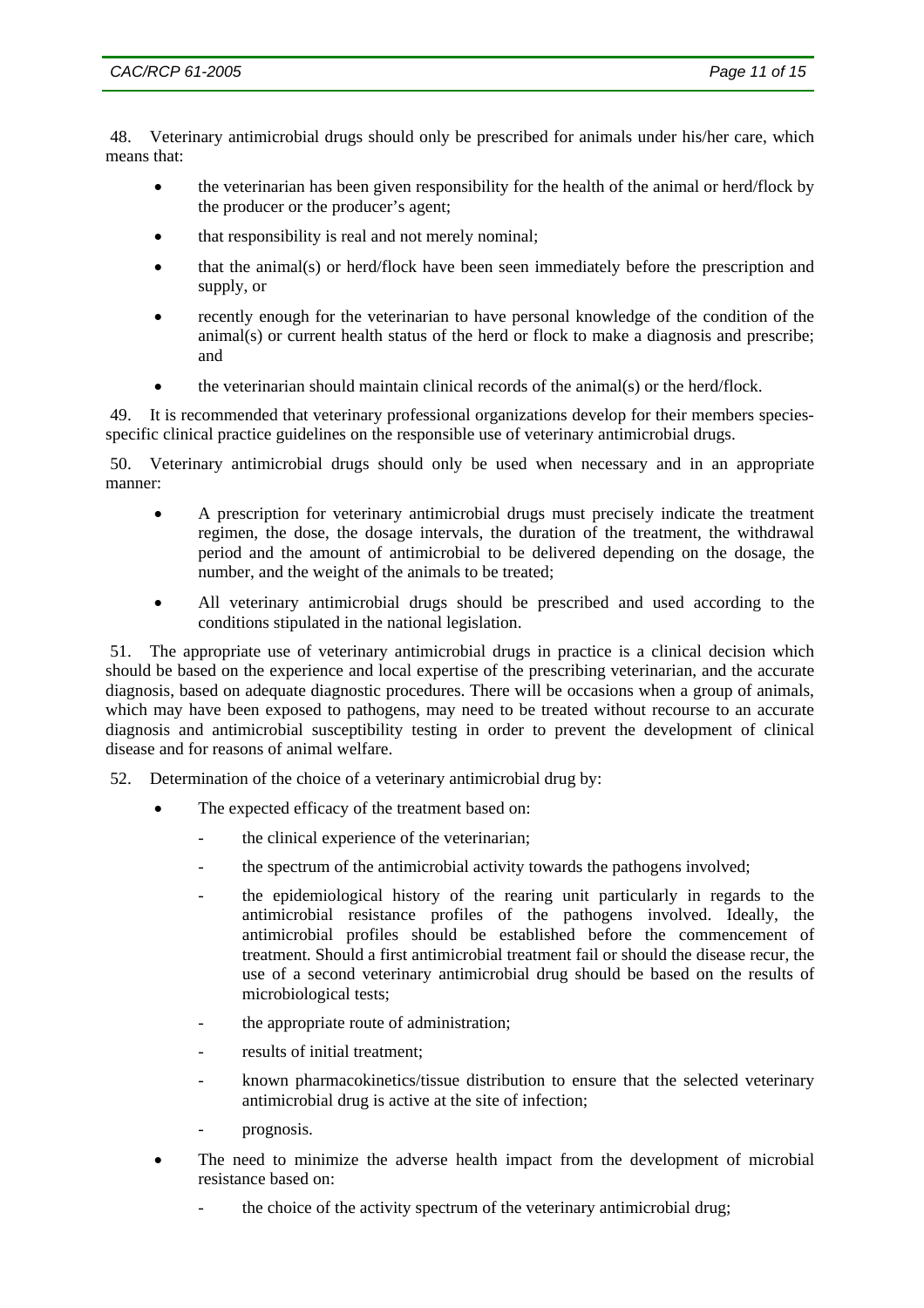- the targeting of specific microorganism;
- known or predictable susceptibilities using antimicrobial susceptibility testing;
- optimized dosing regimens;
- the use of effective combinations of veterinary antimicrobial drugs;
- the importance of the antimicrobial drugs to veterinary and human medicine; and,
- the route of administration.

53. If the label conditions allow for some flexibility, the veterinarian should consider a dosage regimen that is long enough to allow an effective recovery of the animal but is short enough to limit the selection of resistance in foodborne and/or commensal microorganisms.

#### **OFF-LABEL USE**

54. The off-label use of a veterinary antimicrobial drug may be permitted in appropriate circumstances and should be in agreement with the national legislation in force including the administrative withdrawal periods to be used. It is the veterinarian's responsibility to define the conditions of responsible use in such a case including the therapeutic regimen, the route of administration, and the duration of the treatment. Off-label use of antimicrobial growth promoters should not be permitted.

## **RECORDING**

55. Records on veterinary antimicrobial drugs should be kept in conformity with national legislation. Veterinarians may refer to recording information as covered in the relevant national legislation.<sup>6</sup>

In particular, for investigation of antimicrobial resistance, veterinarians should:

- record the antimicrobial susceptibility testing results;
- investigate adverse reactions to veterinary antimicrobial drugs, including lack of expected efficacy due to antimicrobial resistance, and report it, as appropriate, to the regulatory authorities.

56. Veterinarians should also periodically review farm records on the use of veterinary antimicrobial drugs to ensure compliance with their directions.

## **TRAINING**

57. Veterinary professional organizations should participate in the training of users of veterinary antimicrobial drugs as defined in Paragraph 36.

## **RESPONSIBILITIES OF PRODUCERS**

58. Producers are responsible for preventing disease outbreaks and implementing health and welfare programmes on their farms. They may, as appropriate, call on the assistance of their veterinarian or other suitably trained person authorized in accordance with national legislation. All people involved with food-producing animals have an important part to play in ensuring the responsible use of veterinary antimicrobial drugs.

- 59. Producers of food-producing animals have the following responsibilities:
	- to use veterinary antimicrobial drugs only when necessary and not as a replacement for good management and farm hygiene, or other disease prevention methods such as vaccination;

<sup>6</sup> Veterinarians can also refer to the "Recommended International Code of Practice for Control of the Use of Veterinary Drugs CAC/RCP 38-1993."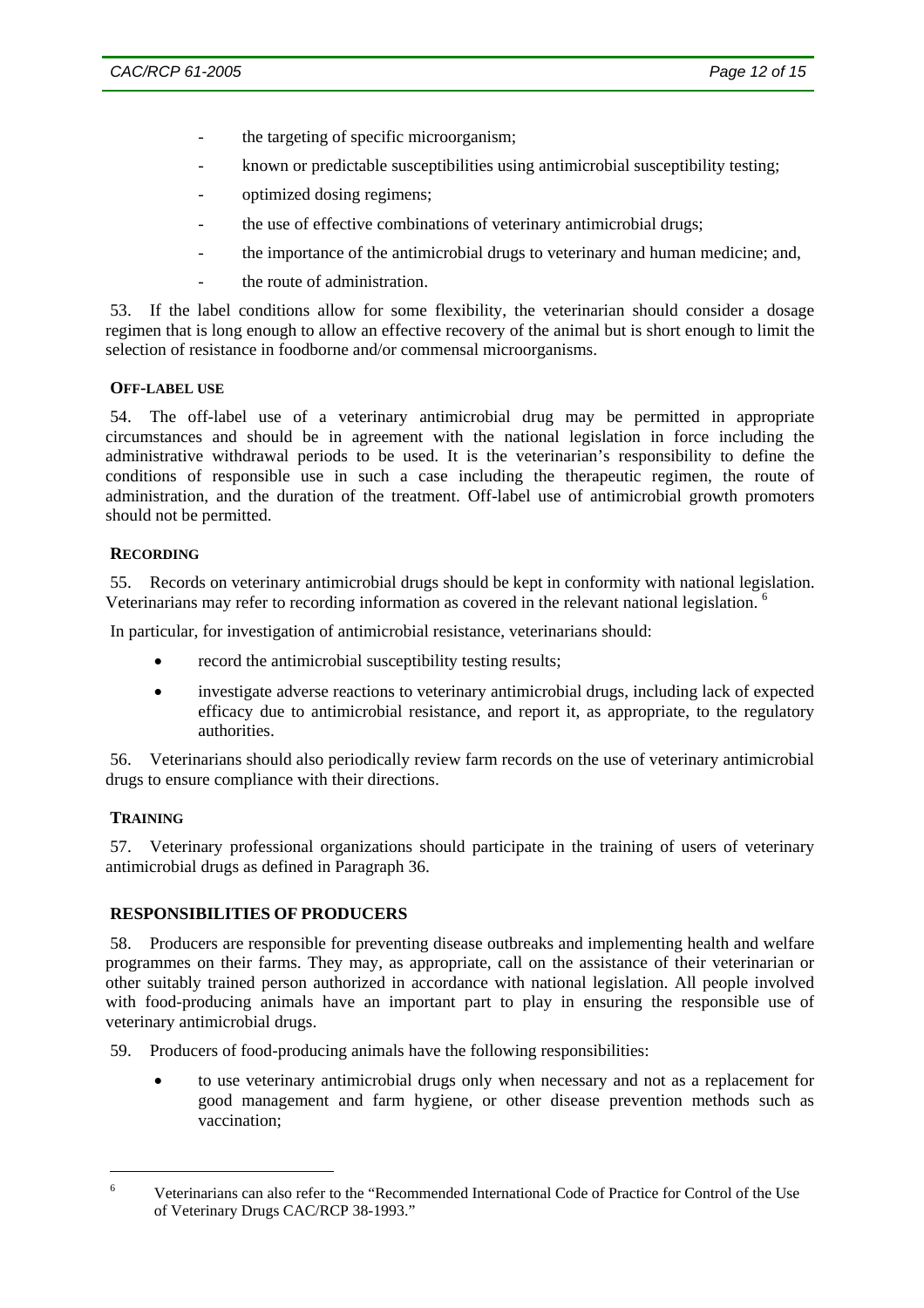- to implement a health plan in cooperation with the veterinarian in charge of the animals that outlines preventative measures (e.g. mastitis plan, worming and vaccination programmes, etc.);
- to use veterinary antimicrobial drugs in the species, for the uses and at the doses on the approved labels and in accordance with the prescription, product label instructions or the advice of a veterinarian familiar with the animals and the production site;
- to isolate sick animals and dispose of dead or dying animals promptly under conditions approved by relevant authorities;
- to comply with the storage conditions of veterinary antimicrobial drugs according to the approved product labelling;
- to address hygienic conditions regarding contacts between people (veterinarians, breeders, owners, children) and the animals treated;
- to comply with the recommended withdrawal periods to ensure that residue levels in animal derived food do not present a risk for the consumer;
- to not use out-of-date veterinary antimicrobial drugs and to dispose of all unused veterinary antimicrobial drugs in accordance with the provisions on the product labels;
- to inform the veterinarian in charge of the unit of recurrent disease problems;
- to maintain all clinical and laboratory records of microbiological and susceptibility tests if required by the national regulatory authority. These data should be made available to the veterinarian in charge of treating the animals in order to optimize the use of veterinary antimicrobial drugs.
- To keep adequate records of all veterinary antimicrobial drugs used, including the following:
	- name of the veterinary antimicrobial drug/active substance and batch number;
	- name of supplier;
	- date of administration;
	- identification of the animal or group of animals to which the veterinary antimicrobial drug was administered;
	- clinical conditions treated:
	- quantity and duration of the antimicrobial agent administered;
	- withdrawal periods;
	- result of laboratory tests;
	- result of treatment:
	- name of the prescribing veterinarian or other suitably trained person authorized in accordance with national legislation.
- To ensure sound management of animal wastes and other materials to avoid dissemination of antimicrobial agents and resistance determinants into the environment;
- To prevent the unnecessary contact with and transmission of resistant bacteria to all personnel, including farm workers;
- To assist the relevant authorities in surveillance programs related to antimicrobial resistance.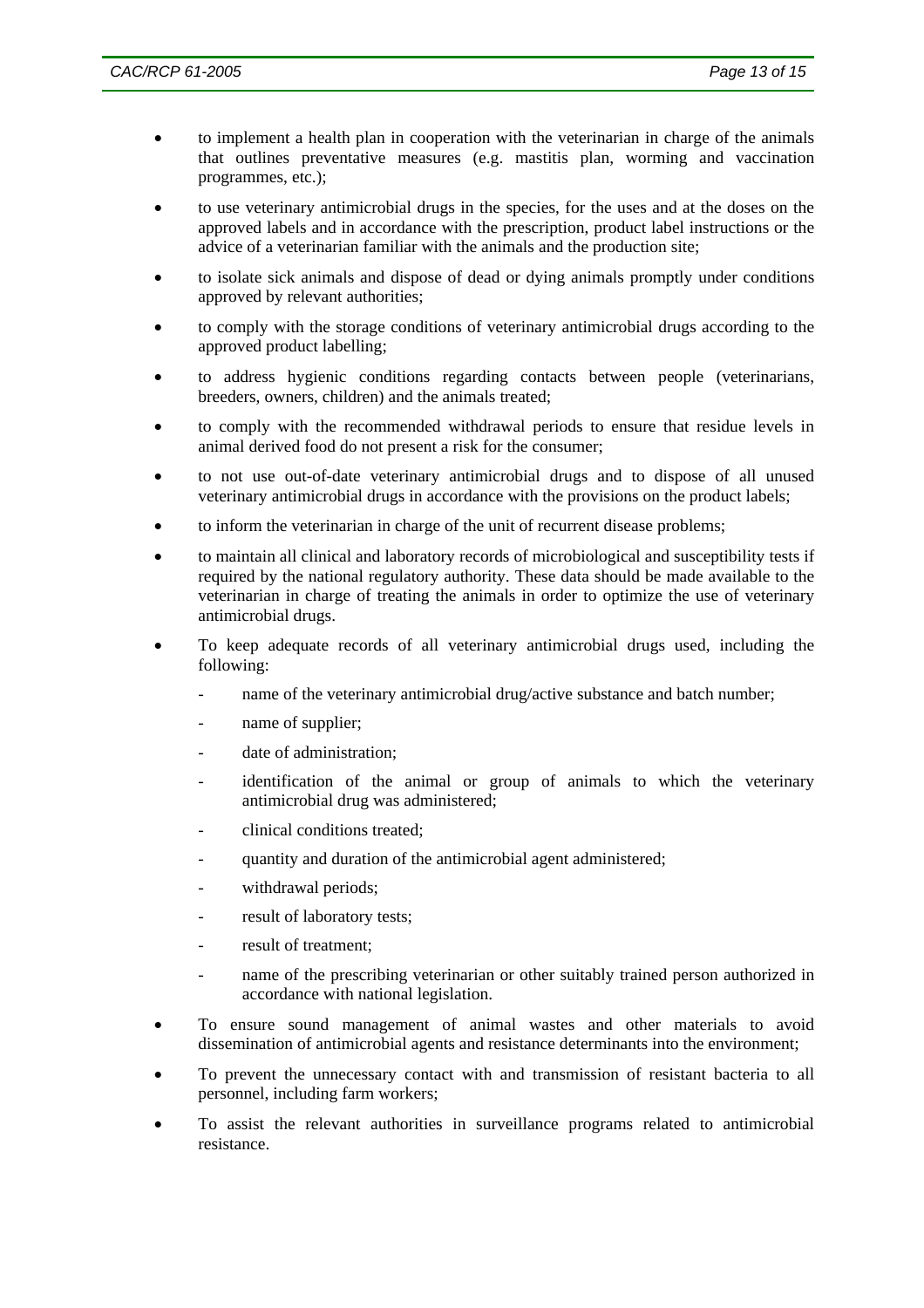## **CONCLUSIONS**

60. Veterinary antimicrobial drugs are very important tools for controlling a great number of infectious diseases in both animals and humans. It is vital that all countries put in place the appropriate systems to ensure that veterinary antimicrobial drugs are manufactured, marketed, distributed, prescribed and used responsibly, and that these systems are adequately audited.

61. This document is designed to provide the framework that countries may implement in accordance with their capabilities but within a reasonable period of time. A stepwise approach may be appropriate for a number of countries to properly implement all of the elements in this document.

62. The continued availability of veterinary antimicrobial drugs, which are essential for animal welfare and animal health and consequently human health, will ultimately depend on the responsible use of these products by all those involved in the authorisation, production, control, distribution and use of antimicrobials in food-producing animals.

#### **ENDNOTES:**

\_\_\_\_\_\_\_\_\_\_\_\_\_\_\_\_\_\_\_\_\_\_\_\_\_\_\_\_\_\_

\_\_\_\_\_\_\_\_\_\_\_\_\_\_\_\_\_\_\_\_\_\_\_\_\_\_\_\_\_\_

<sup>1</sup>A. Franklin, J. Acar, F. Anthony, R. Gupta †T. Nicholls, Y. Tamura, S. Thompson, E.J. Threlfall, D. Vose, M. van Vuuren, D.G. White, H. C. Wegener & M.L. Costarrica. *Antimicrobial resistance: harmonization of national antimicrobial resistance monitoring and surveillance programmes in animals and in animal-derived food.* Rev. sci. tech. *Off. Int. Epiz.,*  **20** (3), 859-870. http://www.oie.int/eng/publicat/rt/2003/a\_r20318.htm

²D.G. White, J. Acar, F. Anthony, A. Franklin, R. Gupta, †T. Nicholls, Y. Tamura, S. Thompson, E.J. Threlfall, D. Vose, M. van Vuuren, H. C. Wegener & M.L. Costarrica. *Antimicrobial resistance: standardization and harmonization of laboratory methodologies for the detection and quantification of antimicrobial resistance. Rev. sci. tech. Off. Int. Epiz., 2001,* **20** (3), 849-858. http://www.oie.int/eng/publicat/rt/2003/a\_r20317.htm

## **LIST OF ABBREVIATIONS USED IN THIS CODE**

| ADI            | <b>Acceptable Daily Intake</b>                                                                                                   |
|----------------|----------------------------------------------------------------------------------------------------------------------------------|
| <b>CAC</b>     | Codex Alimentarius Commission                                                                                                    |
| <b>CAC/RCP</b> | Codex Alimentarius Commission/Recommended Code of Practice                                                                       |
| <b>CCRVDF</b>  | Codex Committee on Residues of Veterinary Drugs in Foods                                                                         |
| <b>FAO</b>     | Food and Agriculture Organization of the United Nations                                                                          |
| <b>MRL</b>     | Maximum Residue Limit                                                                                                            |
| <b>OIE</b>     | Office International des epizooties/International Office of Epizooties                                                           |
| <b>VICH</b>    | International Cooperation on Harmonization of Technical Requirements for<br><b>Registration of Veterinary Medicinal Products</b> |
| <b>WHO</b>     | World Health Organization                                                                                                        |